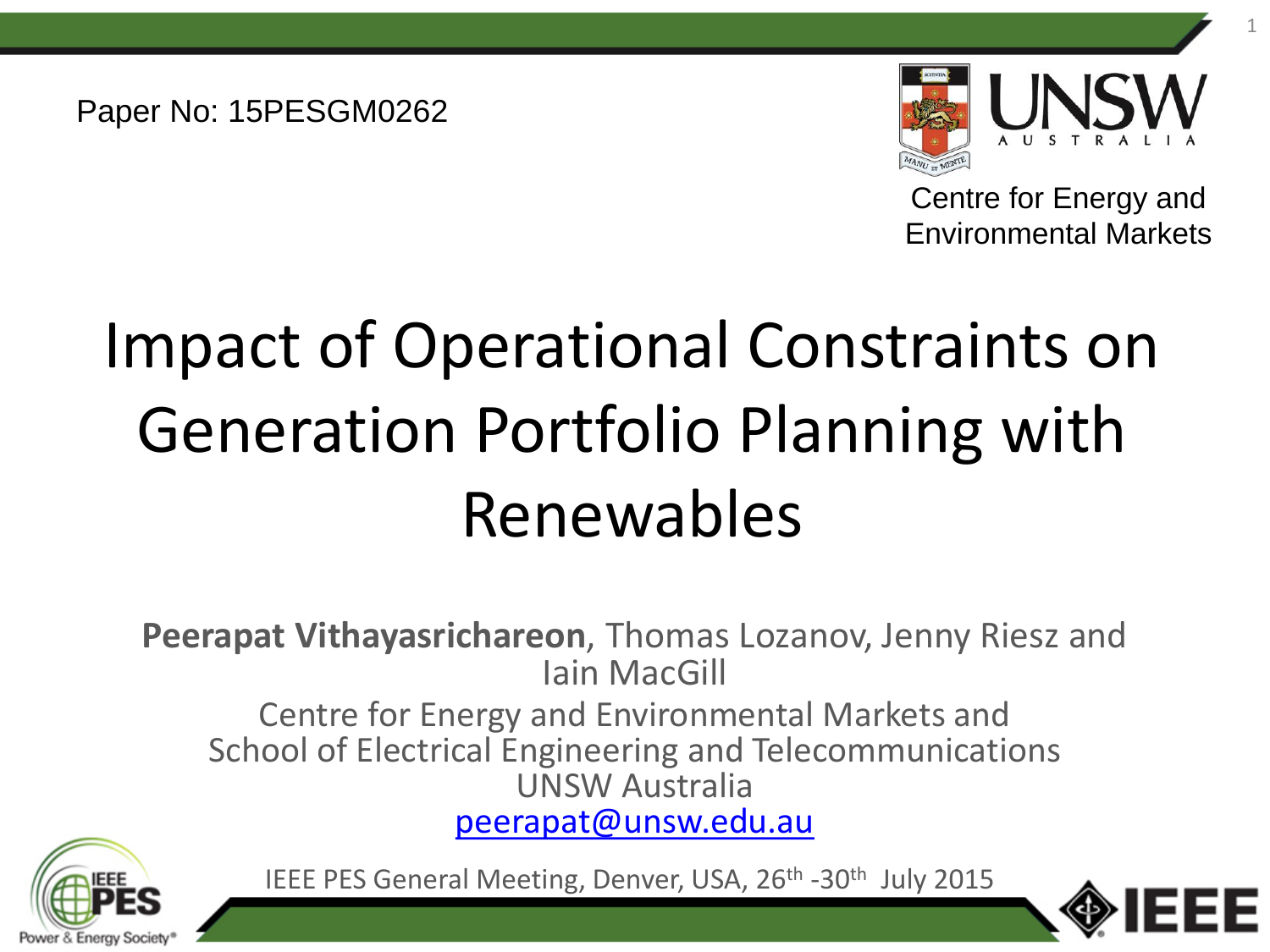# Context

- Variable renewables poses operational challenges for power systems and thermal generating plants – *frequent cycling.*
- Long-term (LT) generation planning uses LDC simple but ignore short-term (ST) operational aspects.

Power & Energy Society

– *Can't capture the ability of plants in responding to changes in demand.*

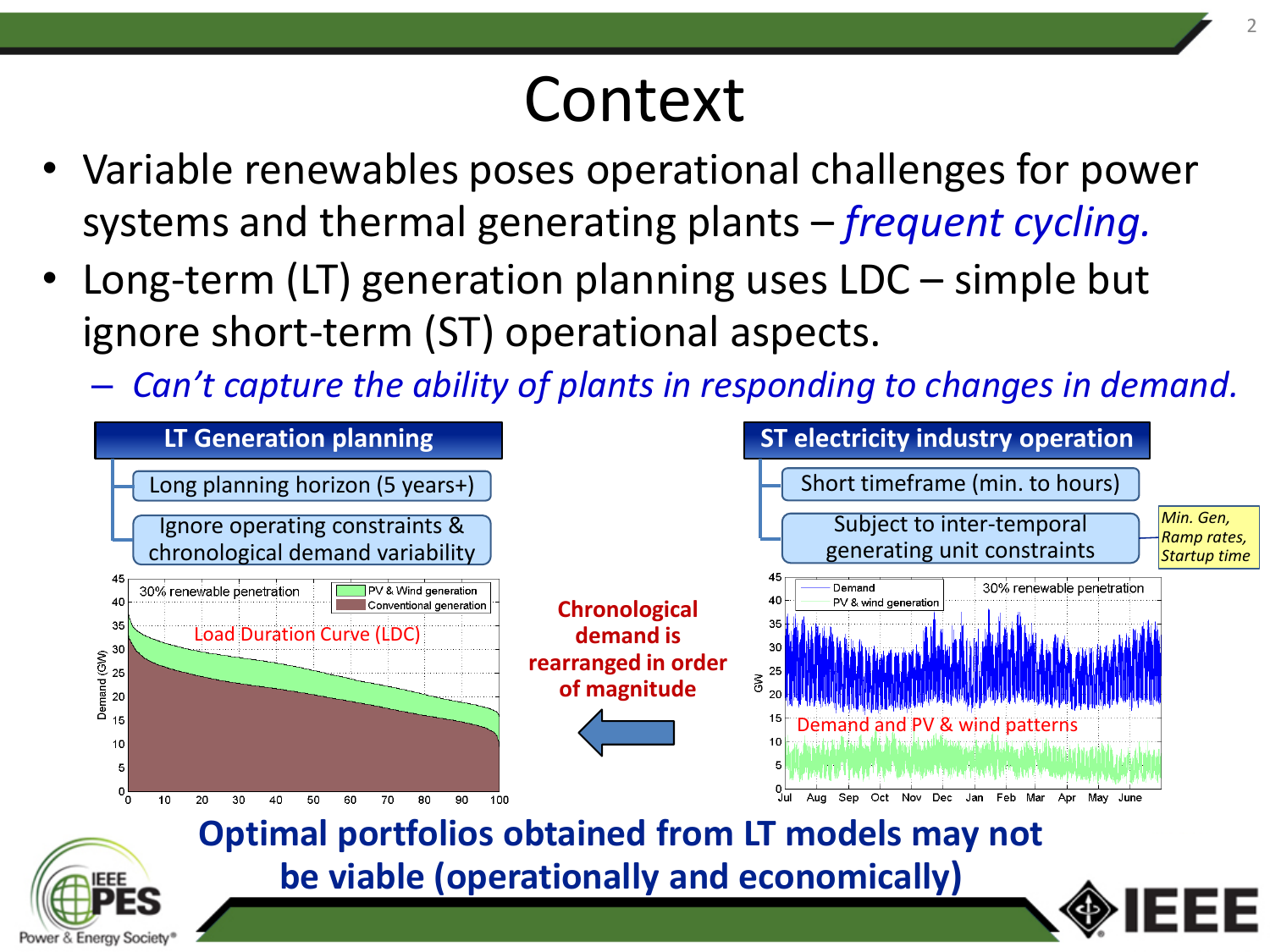# Objectives and methodology

Assess the impact of generator operational characteristics on future generation portfolios with high renewables obtained under LT planning models - *Technical and cost impact.*

Take the optimal portfolios from *MC-ELECT* and input into *PLEXOS* Add plant constraints (min. gen., ramp rates, startup costs, min. synchronous)

Using **PLEXOS** to solve hourly constrained dispatch

Compare the costs to assess the impact of constraints



- Using a portfolio planning model, **MC-ELECT**, to obtain the least cost portfolios for different renewables.
	- *Uses LDC which ignores ST constraints*
- Using **PLEXOS** to solve detailed constrained dispatch - *Constraints include min. generation, ramp rates, min. synchronous levels, startup costs.*

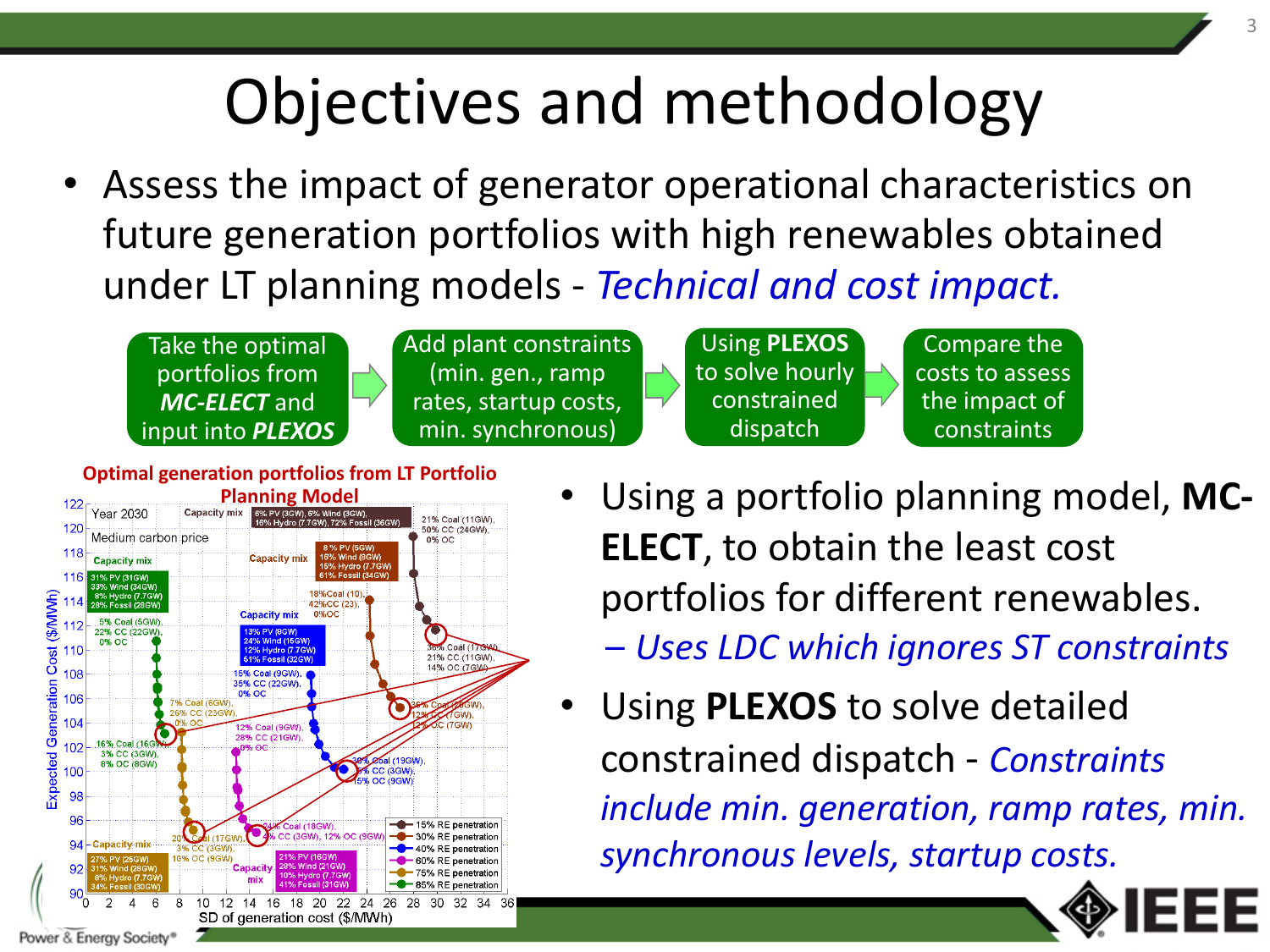### Australian NEM Case Study in 2030



- Six RE scenarios for 2030.
- Eight generation options.

#### • **Detailed operational dispatch – Number of unit starts/stops**





Thermal plants are required to cycle more often with higher RE penetrations



- No. of starts/stops depend on RE penetration levels and technology mix.
- Highest no. of starts for CCGT is 230/unit/year – within design limits.
- No. of coal starts seem technically viable.

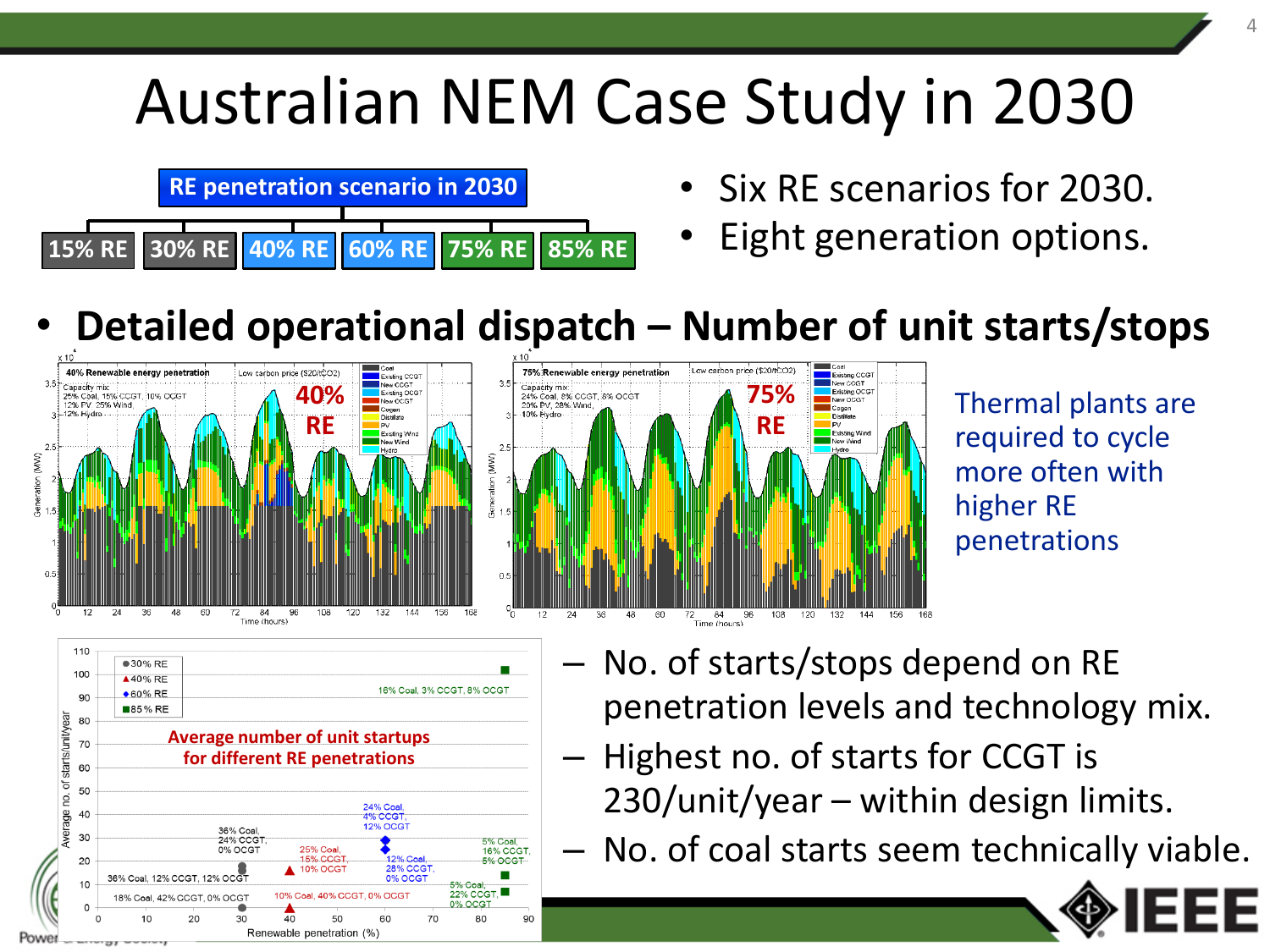# Australian NEM Case Study in 2030

#### • **Impact of min. generation and ramp rate limits**

- Min. generation and ramp rate constraints only slightly increase the overall costs of portfolios obtained under the LT planning.
- The largest cost increase in any portfolio is 2%.
- All portfolios can meet the maximum ramps required.

#### • **Impact of minimum synchronous generation requirement**



Power & Energy Socie

- Synchronous requirements impose significant additional costs at high RE penetrations (7% increase).
- Negligible impact at low RE.
- Costs associated with synchronous requirements increase with higher carbon prices.